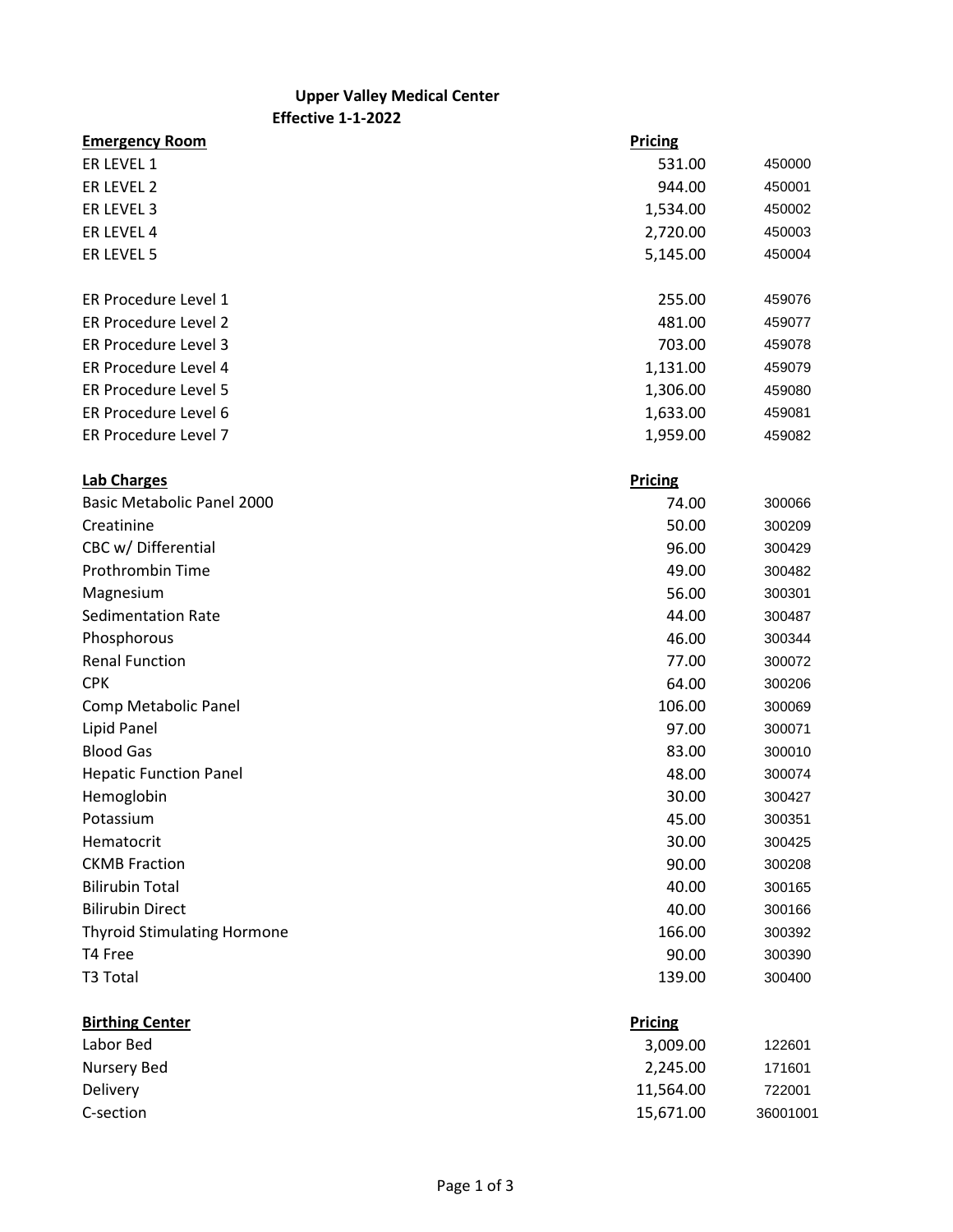| <b>Physical and Occupational Therapy</b>                   | Pricing        |        |
|------------------------------------------------------------|----------------|--------|
| Fluidotherapy                                              | 114.00         | 430951 |
| Electrical Stimulation-Unattended - PT                     | 114.00         | 430949 |
| Exercise PT ea. 15 Min                                     | 168.00         | 420034 |
| Gait Training PT 15 Min                                    | 148.00         | 420037 |
| Manual Therapy ea. 15 Min OT                               | 133.00         | 430957 |
| Neuromuscular Re-Ed 15 Min                                 | 168.00         | 420035 |
| PT Evaluation Low Complex 20 Min                           | 168.00         | 424000 |
| PT Evaluation Moderate Complex 30 Min                      | 337.00         | 424001 |
| PT Evaluation High Complex 45 Min                          | 538.00         | 424002 |
| Ultrasound Per 15 Min                                      | 133.00         | 420028 |
| <b>Radiology Services</b>                                  | <b>Pricing</b> |        |
| Abdomen; 1 view                                            | 496.00         | 320656 |
| Abdomen; 2 or more views                                   | 938.00         | 320658 |
| Bilateral Diagnostic Mammogram w/ computer aided detection | 463.00         | 401116 |
| Bilateral Screening Mammogram w/ computer aided detection  | 342.00         | 403110 |
| Bone Density (dexa) scan                                   | 887.00         | 320629 |
| Echocardiogram - 2D W DOP & COL Flow                       | 2,944.00       | 480078 |
| Cardiac stress test - Cont. EKG                            | 1,850.00       | 480017 |
| CT Abdomen w/o contrast                                    | 891.00         | 350041 |
| CT Cervical w/o contrast                                   | 976.00         | 350020 |
| CT Chest w/o contrast                                      | 891.00         | 350016 |
| CT Head w/o contrast                                       | 976.00         | 350002 |
| CT Lumbar w/o contrast                                     | 891.00         | 350026 |
| CT Pelvis w/ contrast                                      | 1,877.00       | 350031 |
| CT Abdomen w/ contrast                                     | 1,877.00       | 350042 |
| MRI Spine Lumbar w/o contrast                              | 2,151.00       | 610024 |
| MRI Brain w/ and w/o contrast                              | 3,572.00       | 610012 |
| US Abdomen complete                                        | 1,626.00       | 402002 |
| <b>US Breast bilateral</b>                                 | 1,950.00       | 402603 |
| Xray-Ankle 2 views, unilateral                             | 576.00         | 320552 |
| Xray-Chest posterior/anterior/lateral                      | 623.00         | 324109 |
| Xray-Chest single                                          | 623.00         | 324107 |
| Xray-Hand minimum 3 views - unilateral                     | 576.00         | 320533 |
| Xray-Knee 1 or 2 views - unilateral                        | 576.00         | 320542 |
| Xray-Spine, lumbar, 2 or 3 views                           | 953.00         | 320220 |
| Respiratory                                                | Pricing        |        |
| CO Membrane Diffuse Capacity                               | 205.00         | 460053 |
| <b>Ban Treatment Initial</b>                               | 301.00         | 410104 |
| <b>Ban Treatment Subsequent</b>                            | 301.00         | 410105 |
| Bronchodilation Response, Spirometry, Pre And Post         | 514.00         | 460006 |
| <b>Daily Room and Bed Charges</b>                          | <b>Pricing</b> |        |
| Med/Surg Bed                                               | 3,582.00       | 121609 |
| ICU                                                        | 6,621.00       | 200601 |